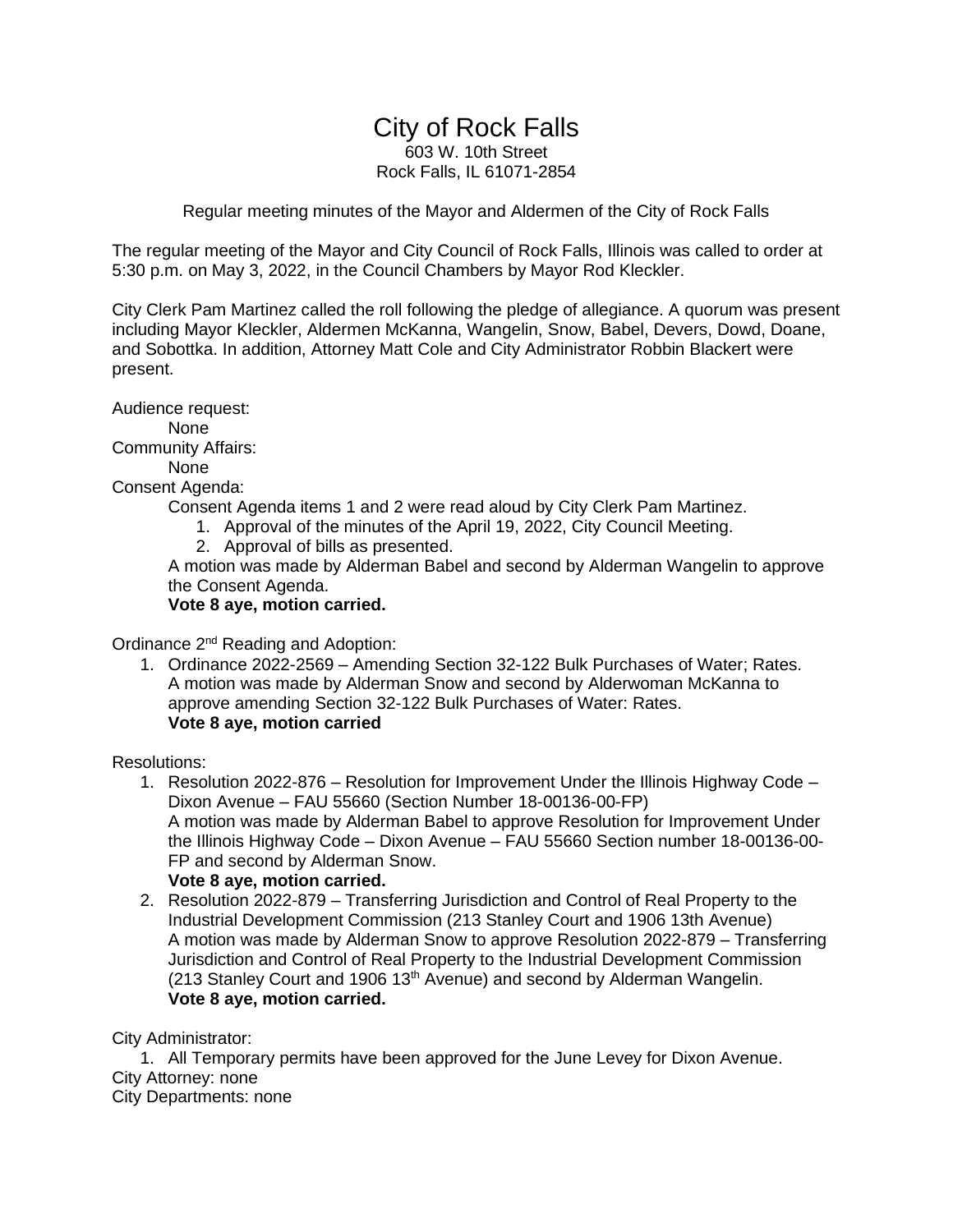A motion was made by Alderwoman McKanna to approve recommendation from the Finance Insurance Investment Committee for approval of the Utility Office Write-offs for January 2022 – March 2022 and second by Alderman Snow.

#### **Vote 8 aye, motion carried.**

A motion was made by Alderwoman McKanna to approve recommendation from the Finance Insurance Investment Committee to approve the changes to the General Procedures Governing Utility Service – Section XIII – Residential Homeowner, Commercial & Industrial Property Lines and second by alderman Wangelin.

# **Vote 8 aye, motion carried**.

A motion was made by Alderman Snow to approve the recommendation from the Utility Committee to approve the purchase 120 water meters from Ferguson Waterworks, 1720 State St., DeKalb, IL in the amount of \$17,642.40 and a second by Alderwoman Sobottka. **Vote 8 aye, motion carried**.

A motion was made by Alderman Snow to approve the recommendation from the Utility Committee to approve the quote for the Well No. 7 Pump Removal, video survey and inspection by Layne, 721 W Illinois Avenue, Aurora, IL in the amount of \$18,380.50 and second by Alderman Babel.

#### **Vote 8 aye, motion carried**

A motion was made by Alderman Dowd to approve the recommendation from the Utility Committee to approve the low bid received by AIMs Mechanical, 1881 Industrial Drive, Sterling, IL 61081 and a second by Alderwoman Sobottka.

Discussion amongst Alderman about litigation against AIMS and the City.

**Vote 6 aye, 1 no (Snow), 1 abstained (Devers), motion carried.**

A motion was made by Alderman Snow to approve the recommendation from the Utility Committee to approve a 1-year Silver SCADA Support Plan with Survalent Technology, Inc., 1967 Wehrle Drive, Suite 1, PMB 122, Buffalo, NY in an amount not to exceed \$12,597.00 and second by Alderman Babel.

## **Vote 8 aye, motion carried**.

A motion was made by Alderman Snow to approve License Agreement #3093 between the City of Rock Falls and the Illinois Department of Natural Resources for power lines located on Route 30 for a 10-year term in the amount of \$2,200.00 (\$220.00 per year) and second by Alderman Wangelin.

#### **Vote 8 aye, motion carried**

A motion was made by Alderman Snow to approve recommendation from the Utility Committee to approve the amendments to Section C-1, C-2 and F-1 of the Rock Falls Utilities Committee Policy and second by Alderman Babel.

# **Vote 8 aye, motion carried.**

Alderman Snow wished all mother's a Happy Mother's Day and a special Happy 17<sup>th</sup> Birthday.

A motion was made by Alderwoman Sobottka to approve the recommendation from the Ordinance License Personnel Safety Committee to approve the updated Firefighter (Full-Time) Job Description and second by Alderman Snow.